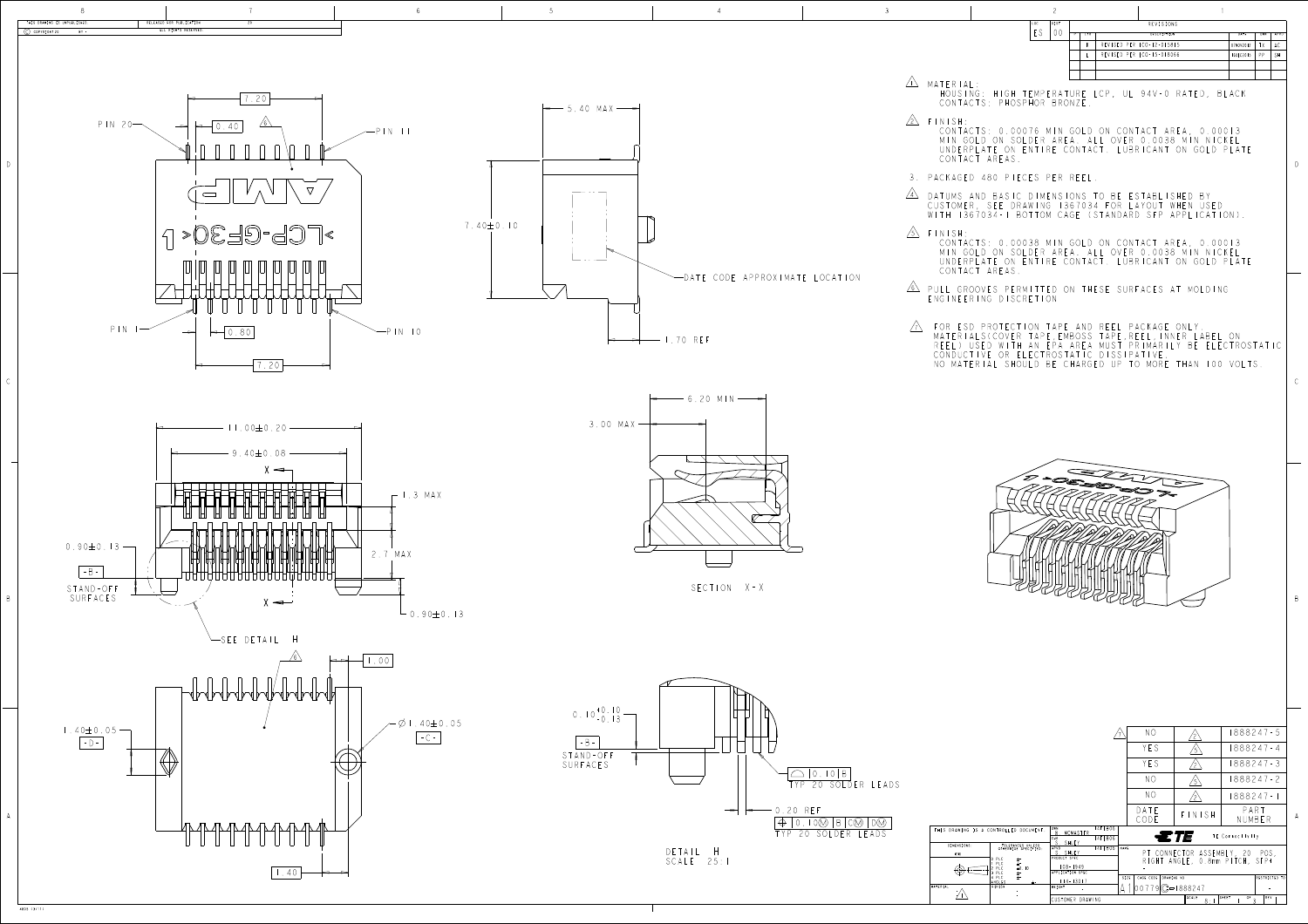D

B

| CONTROLLED DOCUMENT.                                                                               | MCMASTER<br>B<br>CHK                                                             | 4FEB06<br>4FEB06 | $\equiv T E$<br>TE Connectivity                                                    |               |
|----------------------------------------------------------------------------------------------------|----------------------------------------------------------------------------------|------------------|------------------------------------------------------------------------------------|---------------|
| TOLERANCES UNLESS<br>OTHERWISE SPECIFIED:<br>PLC<br>$\pm$ -<br>$\pm 0.10$<br>PLC<br>PLC<br>$\pm$ - | SHUEY<br>APVD<br><b>SHUFY</b><br>PRODUCT SPEC<br>  08 - 1949<br>APPLICATION SPEC | I 4FEB06         | <b>NAME</b><br>PT CONNECTOR ASSEMBLY, 20<br>POS.<br>RIGHT ANGLE, 0.8mm PITCH, SFP+ |               |
| 14 PLC<br>$+ -$<br><b><i>ANGLES</i></b>                                                            | $14 - 13017$                                                                     |                  | CAGE CODE<br>DRAWING NO<br><b>SIZE</b>                                             | RESTRICTED TO |
| <b>FINISH</b>                                                                                      | WEIGHT                                                                           |                  | $[00779]$ $C = 1888247$                                                            |               |
|                                                                                                    | CUSTOMER DRAWING                                                                 |                  | SHEET<br>SCALE<br>OF<br>つ -                                                        | REV           |

4805 (3/11)

|          | THIS DRAWING IS A |  |
|----------|-------------------|--|
|          |                   |  |
|          | DIMENSIONS:       |  |
|          | mm                |  |
|          |                   |  |
|          |                   |  |
|          |                   |  |
| MATERIAL |                   |  |
|          |                   |  |
|          |                   |  |
|          |                   |  |



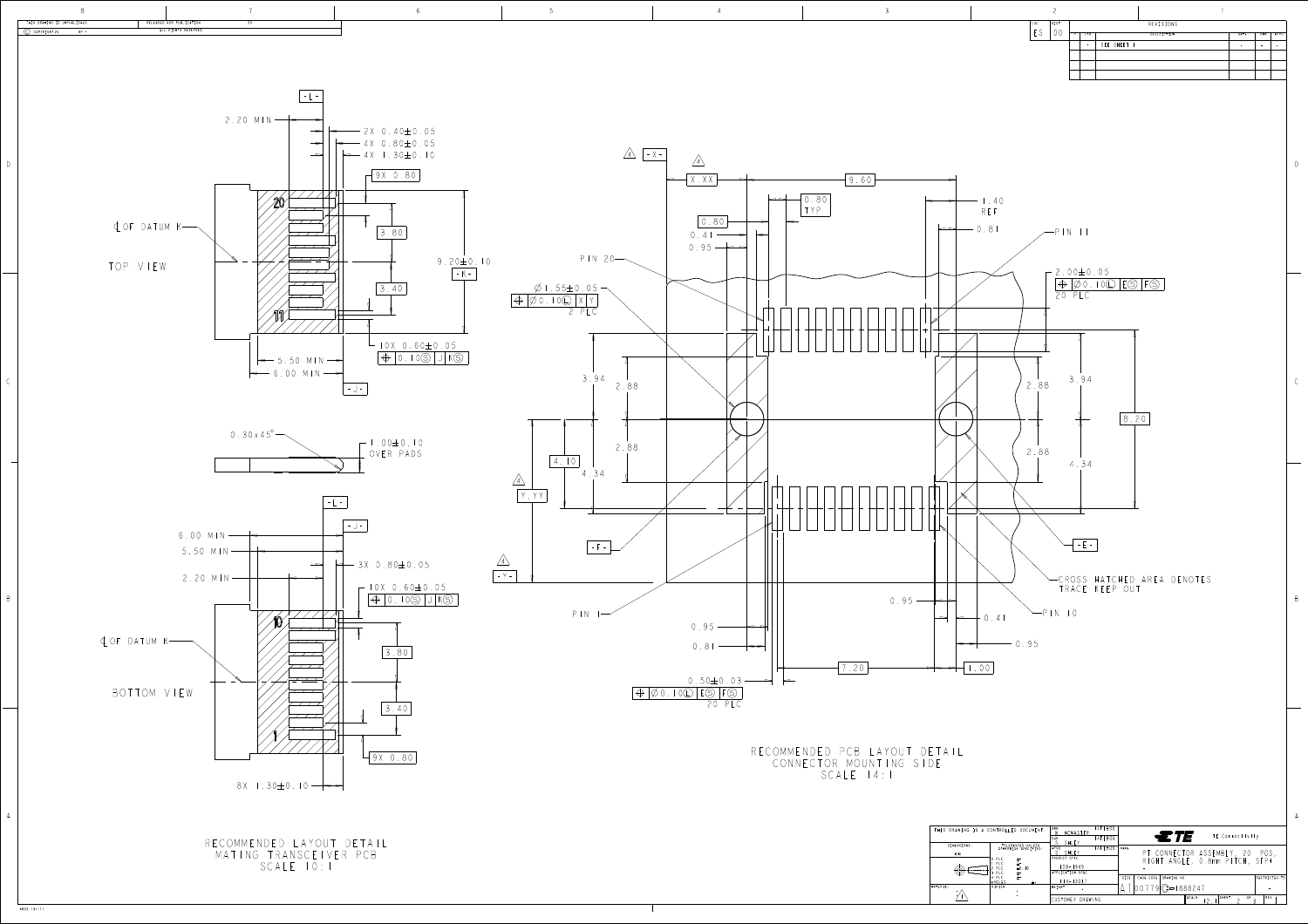|                  | $\widehat{\phantom{1}}$ |   |            |             |             |      |                          |      |
|------------------|-------------------------|---|------------|-------------|-------------|------|--------------------------|------|
| LOC<br>$\subset$ | DIST                    |   |            |             | REVISIONS   |      |                          |      |
|                  |                         | P | <b>LTR</b> |             | DESCRIPTION | DATE | <b>DWN</b>               | APVD |
|                  |                         |   | ۰          | SEE SHEET I |             |      | $\overline{\phantom{a}}$ |      |
|                  |                         |   |            |             |             |      |                          |      |
|                  |                         |   |            |             |             |      |                          |      |
|                  |                         |   |            |             |             |      |                          |      |
|                  |                         |   |            |             |             |      |                          |      |

D

B

A A

| $ 00779 C - 1888247$                                                               | RESTRICTED TO                     |
|------------------------------------------------------------------------------------|-----------------------------------|
| MATERIAL<br><b>FINISH</b><br>WEIGHT                                                |                                   |
| PLC<br>$\pm$ -<br>CAGE CODE<br>DRAWING NO<br>SIZE<br>$14 - 13017$<br>ANGLES        |                                   |
| APPLICATION SPEC<br>PIC<br>$\pm$ -                                                 |                                   |
| PI C<br>$\pm$ -<br>$108 - 1949$<br>$\pm 0.10$<br>PLC                               |                                   |
| PRODUCT SPEC<br>PLC<br>士"                                                          | RIGHT ANGLE, 0.8mm PITCH, SFP+    |
| SHUEY<br>mm                                                                        | PT CONNECTOR ASSEMBLY, 20<br>POS, |
| DIMENSIONS:<br>TOLERANCES UNLESS<br>4FEB06<br>NAME<br>APVD<br>OTHERWISE SPECIFIED: |                                   |
| $\epsilon$ that<br>4FEB06<br>CHK<br>SHUEY                                          | TE Connectivity                   |
| 4FEB06<br>DWN<br>THIS DRAWING IS A CONTROLLED DOCUMENT.<br>MCMASTER                |                                   |

4805 (3/11)

IIONAL LAYOUT FOR IMPROV SIGNAL INTEGRITY,MOUNTING SIDE CALE 16: